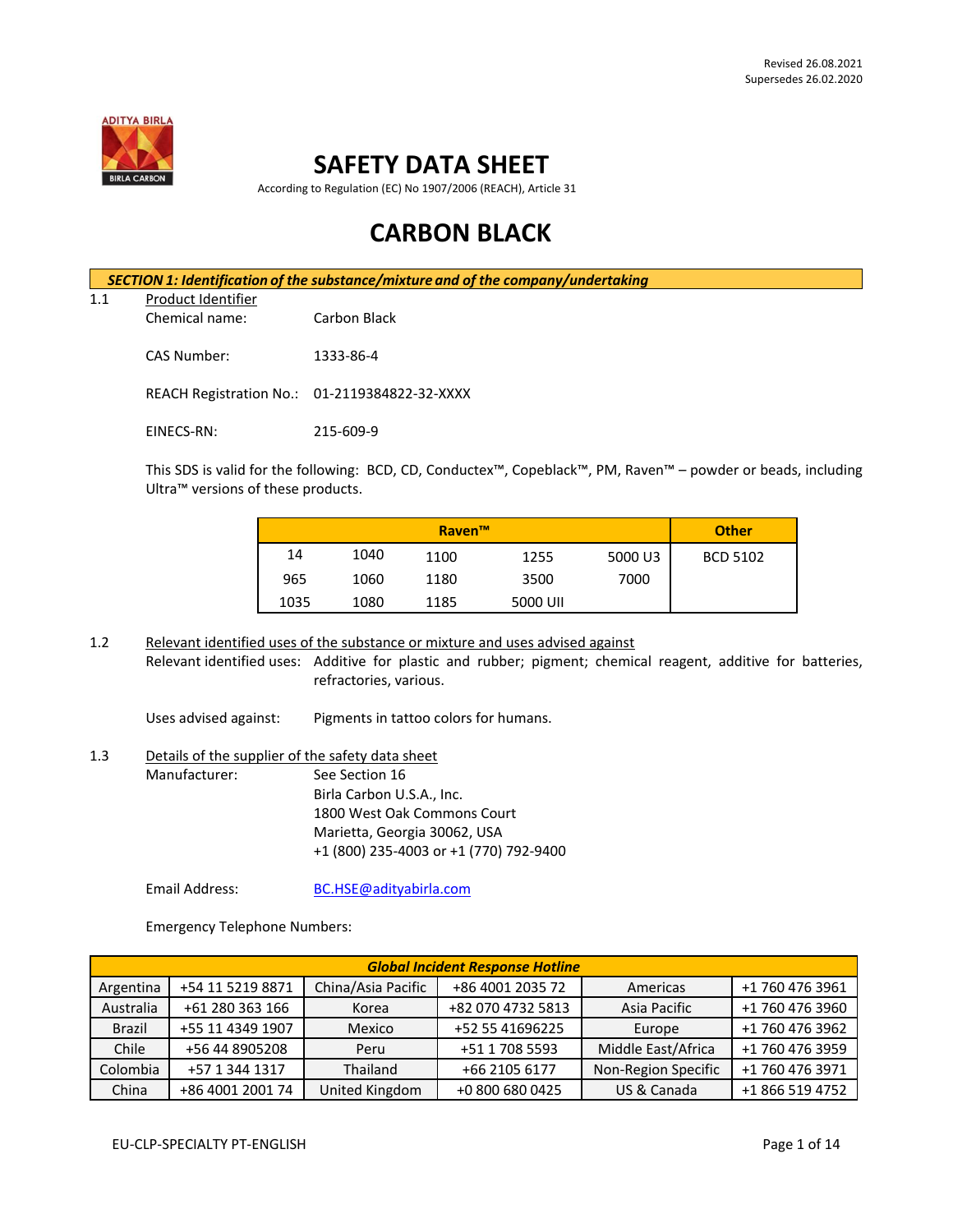| 2.1 | Classification of the substance or mixture                                                  |  |
|-----|---------------------------------------------------------------------------------------------|--|
|     | European Union: Not a hazardous substance according to Regulation (EC) No. 1272/2008 (CLP). |  |
|     |                                                                                             |  |

| 2.2 | Label elements |             |
|-----|----------------|-------------|
|     | Dirform        | <b>None</b> |

| 1100510111.                     | 13 U L |
|---------------------------------|--------|
| Signal Word:                    | None   |
| Hazard Statement:               | None   |
| <b>Precautionary Statement:</b> | None   |

#### 2.3 Other hazards

This substance is classified as hazardous as a combustible dust by the United States 2012 OSHA Hazard Communication Standard (29 CFR 1910.1200) and the Canadian Hazardous Products Regulation (HPR) 2015. The signal word, hazard statement and precautionary statements in the United States and Canada are: WARNING May form combustible dust concentrations in air. Keep away from all ignition sources including heat, sparks and flame. Prevent dust accumulations to minimize explosion hazard. Do not expose to temperatures above 300°C. Hazardous products of combustion can include carbon monoxide, carbon dioxide, oxides of sulfur, and organic products.

| Eye:        | May cause reversible mechanical irritation.                                                                                                                                     |
|-------------|---------------------------------------------------------------------------------------------------------------------------------------------------------------------------------|
| Skin:       | May cause mechanical irritation, soiling, and drying of skin. No cases of sensitization in humans<br>have been reported.                                                        |
| Inhalation: | Dust may be irritating to the respiratory tract. Provide local exhaust ventilation. See Section 8.                                                                              |
| Ingestion:  | Adverse health effects are not expected.                                                                                                                                        |
|             | Carcinogenicity: Carbon black is listed by the International Agency for Research on Cancer (IARC) as a Group 2B<br>substance (possibly carcinogenic to humans). See Section 11. |

## 3.1 Substance

- 3.1.1 Carbon Black (amorphous) 100%
- 3.1.2 CAS Number: 1333-86-4
- 3.1.3 EINECS-RN: 215-609-9

#### *SECTION 4: First-aid measures*

| 4.1 |             | Description of first-aid measures                                                                                       |  |  |  |  |  |
|-----|-------------|-------------------------------------------------------------------------------------------------------------------------|--|--|--|--|--|
|     | Inhalation: | Take affected persons into fresh air. If necessary, restore normal breathing through standard<br>first aid measures.    |  |  |  |  |  |
|     | Skin:       | Wash skin with mild soap and water. If symptoms persist, seek medical attention.                                        |  |  |  |  |  |
|     | Eye:        | Rinse eyes thoroughly with large volumes of water keeping eyelids open. If symptoms develop,<br>seek medical attention. |  |  |  |  |  |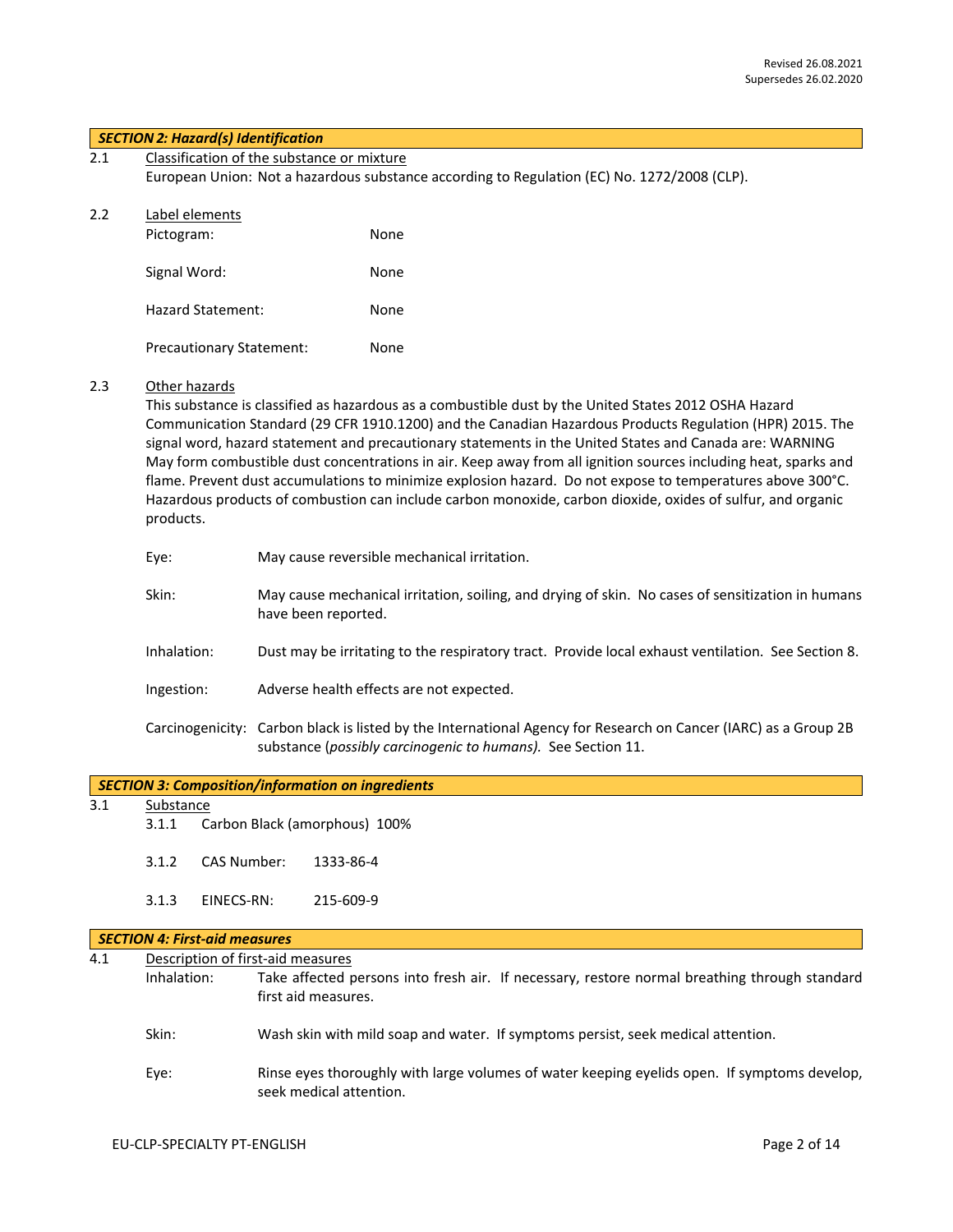- Ingestion: Do not induce vomiting. If conscious, give several glasses of water. Never give anything by mouth to an unconscious person.
- 4.2 Most important symptoms, both acute and delayed Symptoms: Irritating to the eyes and respiratory tract if exposed above the occupational exposure limits. See Section 2.
- 4.3 Indication of any immediate medical attention and special treatment needed Note to physicians: Treat symptomatically

|     | <b>SECTION 5: Fire-fighting measures</b>                                                            |                                                                                                                 |                                                                                                                                                                                                                                                      |                                                                                                                   |
|-----|-----------------------------------------------------------------------------------------------------|-----------------------------------------------------------------------------------------------------------------|------------------------------------------------------------------------------------------------------------------------------------------------------------------------------------------------------------------------------------------------------|-------------------------------------------------------------------------------------------------------------------|
| 5.1 | Extinguishing media<br>Suitable extinguishing media:                                                | Use foam, carbon dioxide $(CO_2)$ , dry chemical, or water fog. A fog spray is<br>recommended if water is used. |                                                                                                                                                                                                                                                      |                                                                                                                   |
|     | Unsuitable extinguishing media:                                                                     |                                                                                                                 |                                                                                                                                                                                                                                                      | Do not use high pressure media which could cause the formation of a<br>potentially explosible dust-air mixture.   |
| 5.2 | Special hazards arising from the substance or mixture<br>Special hazards arising from the chemical: |                                                                                                                 | It may not be obvious that carbon black is burning unless the material<br>is stirred and sparks are apparent. Carbon black that has been on fire<br>should be closely observed for at least 48 hours to ensure no<br>smoldering material is present. |                                                                                                                   |
|     | <b>Hazardous Combustion Products:</b>                                                               |                                                                                                                 |                                                                                                                                                                                                                                                      | Carbon monoxide (CO), carbon dioxide (CO <sub>2</sub> ), and oxides of sulfur.                                    |
| 5.3 | Advice for fire fighters<br>Special protective equipment for fire-fighters:                         |                                                                                                                 |                                                                                                                                                                                                                                                      | Wear full protective firefighting gear, including self-<br>contained breathing apparatus (SCBA). Wet carbon black |
|     |                                                                                                     |                                                                                                                 |                                                                                                                                                                                                                                                      | produces very slipper walking surfaces.                                                                           |

|     | <b>SECTION 6: Accidental release measures</b>         |                                                                                                                                                                                                                                                                                                                    |  |  |  |  |  |
|-----|-------------------------------------------------------|--------------------------------------------------------------------------------------------------------------------------------------------------------------------------------------------------------------------------------------------------------------------------------------------------------------------|--|--|--|--|--|
| 6.1 |                                                       | Personal precautions, protective equipment and emergency procedures                                                                                                                                                                                                                                                |  |  |  |  |  |
|     | Personal precautions:                                 | Wet carbon black produces slippery walking surfaces. Avoid dust formation. Wear                                                                                                                                                                                                                                    |  |  |  |  |  |
|     |                                                       | appropriate personal protective equipment and respiratory protection. See Section 8.                                                                                                                                                                                                                               |  |  |  |  |  |
|     | For emergency responders:                             | Use personal protective equipment recommended in section 8.                                                                                                                                                                                                                                                        |  |  |  |  |  |
| 6.2 | <b>Environmental precautions</b>                      |                                                                                                                                                                                                                                                                                                                    |  |  |  |  |  |
|     | Environmental precautions:                            | Carbon black poses no significant environmental hazards. Contain spilled<br>product on land, if possible. As a matter of good practice, minimize<br>contamination of sewage water, soil, groundwater, drainage systems, or<br>bodies of water.                                                                     |  |  |  |  |  |
| 6.3 | Methods and materials for containment and cleaning up |                                                                                                                                                                                                                                                                                                                    |  |  |  |  |  |
|     | Methods for containment:                              | Prevent further leakage or spillage if safe to do so.                                                                                                                                                                                                                                                              |  |  |  |  |  |
|     | Methods for cleaning up:                              | Small spills should be vacuumed when possible. Dry sweeping is not<br>recommended. A vacuum equipped with high efficiency particulate air (HEPA)<br>filtration is recommended. If necessary, light water spray will reduce dust for<br>dry sweeping. Large spills may be shoveled into containers. See Section 13. |  |  |  |  |  |

6.4 Reference to other sections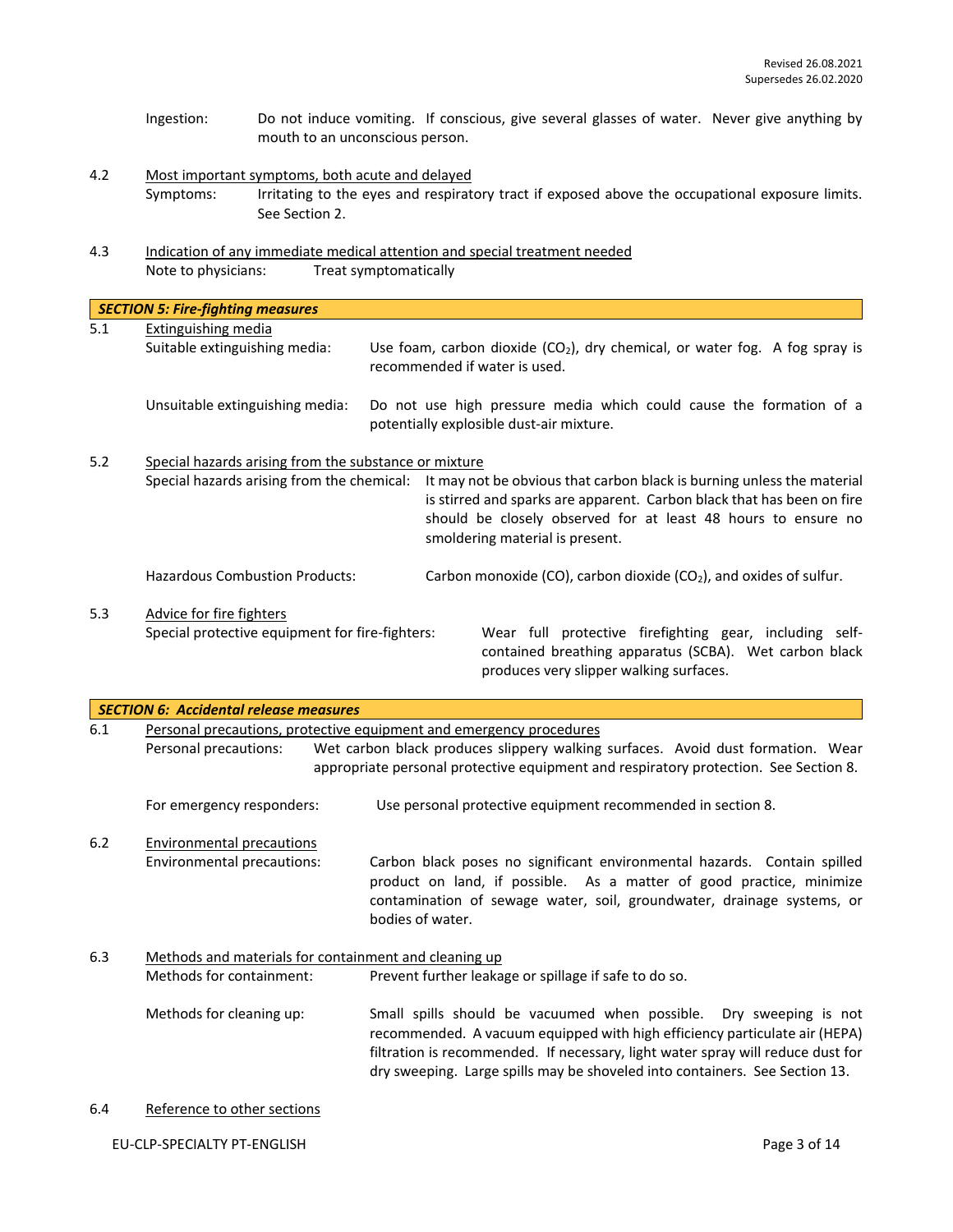Reference to other sections: See section 8. See section 13.

|                                                                                                                     | <b>SECTION 7: Handling and storage</b>                  |                                                                                                                                                                                                                                                                                                                                                                                                                                                                                                                                                                                                                                                                                    |  |  |  |  |
|---------------------------------------------------------------------------------------------------------------------|---------------------------------------------------------|------------------------------------------------------------------------------------------------------------------------------------------------------------------------------------------------------------------------------------------------------------------------------------------------------------------------------------------------------------------------------------------------------------------------------------------------------------------------------------------------------------------------------------------------------------------------------------------------------------------------------------------------------------------------------------|--|--|--|--|
| 7.1                                                                                                                 | Precautions for safe handling                           |                                                                                                                                                                                                                                                                                                                                                                                                                                                                                                                                                                                                                                                                                    |  |  |  |  |
|                                                                                                                     |                                                         | Advice on safe handling: Avoid dust formation. Do not breathe dust. Provide appropriate local exhaust to<br>minimize dust formation. Do not use compressed air.                                                                                                                                                                                                                                                                                                                                                                                                                                                                                                                    |  |  |  |  |
|                                                                                                                     |                                                         | Take precautionary measures against static discharges. Provide adequate precautions,<br>such as electrical grounding and bonding, or inert atmospheres. Grounding of<br>equipment and conveying systems may be required under certain conditions. Safe work<br>practices include the elimination of potential ignition sources in proximity to carbon<br>black dust; good housekeeping to avoid accumulations of dust on all surfaces;<br>appropriate exhaust ventilation design and maintenance to control airborne dust levels<br>to below the applicable occupational exposure limit. If hot work is required, the<br>immediate work area must be cleared of carbon black dust. |  |  |  |  |
|                                                                                                                     | General hygiene considerations:                         | Handle in accordance with good industrial hygiene and safety practices.                                                                                                                                                                                                                                                                                                                                                                                                                                                                                                                                                                                                            |  |  |  |  |
| 7.2<br>Conditions for safe storage, including any incompatibilities<br>Storage conditions:<br>and strong oxidizers. |                                                         | Keep in a dry, cool, and well-ventilated location. Store away from heat, ignition sources,                                                                                                                                                                                                                                                                                                                                                                                                                                                                                                                                                                                         |  |  |  |  |
|                                                                                                                     |                                                         | Carbon black is not classifiable as a Division 4.2 self-heating substance under the UN<br>test criteria. However, current UN criteria for determining if a substance is self-heating<br>is volume dependent. This classification may not be appropriate for large volume<br>storage container.                                                                                                                                                                                                                                                                                                                                                                                     |  |  |  |  |
|                                                                                                                     |                                                         | Before entering vessels and confined spaces containing carbon black, test for adequate<br>oxygen, flammable gases and potential toxic air contaminants. Do not allow dust to<br>accumulate on surfaces.                                                                                                                                                                                                                                                                                                                                                                                                                                                                            |  |  |  |  |
|                                                                                                                     | Incompatible materials:                                 | Strong oxidizers.                                                                                                                                                                                                                                                                                                                                                                                                                                                                                                                                                                                                                                                                  |  |  |  |  |
| 7.3                                                                                                                 | Specific end use(s)<br><b>Risk Management Measures:</b> | Per Article 14.4 of the REACH Regulation, no exposure scenario has been<br>developed as the substance is not hazardous.                                                                                                                                                                                                                                                                                                                                                                                                                                                                                                                                                            |  |  |  |  |
|                                                                                                                     | <b>SECTION 8: Exposure controls/personal protection</b> |                                                                                                                                                                                                                                                                                                                                                                                                                                                                                                                                                                                                                                                                                    |  |  |  |  |
| 8.1                                                                                                                 | Control parameters                                      |                                                                                                                                                                                                                                                                                                                                                                                                                                                                                                                                                                                                                                                                                    |  |  |  |  |
|                                                                                                                     | Exposure guidelines:                                    | Representative occupational exposure limits currently available for carbon black (CAS<br>number: 1333-86-4). Country listing is not all inclusive.                                                                                                                                                                                                                                                                                                                                                                                                                                                                                                                                 |  |  |  |  |
|                                                                                                                     | Country                                                 | Concentration, mg/m3                                                                                                                                                                                                                                                                                                                                                                                                                                                                                                                                                                                                                                                               |  |  |  |  |
|                                                                                                                     | Argentina                                               | 3.5, TWA                                                                                                                                                                                                                                                                                                                                                                                                                                                                                                                                                                                                                                                                           |  |  |  |  |
|                                                                                                                     | Australia                                               | 3.0, TWA, inhalable                                                                                                                                                                                                                                                                                                                                                                                                                                                                                                                                                                                                                                                                |  |  |  |  |
|                                                                                                                     | Belgium                                                 | 3.6, TWA                                                                                                                                                                                                                                                                                                                                                                                                                                                                                                                                                                                                                                                                           |  |  |  |  |
|                                                                                                                     | Brazil                                                  | 3.5, TWA                                                                                                                                                                                                                                                                                                                                                                                                                                                                                                                                                                                                                                                                           |  |  |  |  |
|                                                                                                                     | Canada (Ontario)<br>China                               | 3.0 TWA, inhalable<br>4.0, TWA 8.0, TWA, STEL (15 min)                                                                                                                                                                                                                                                                                                                                                                                                                                                                                                                                                                                                                             |  |  |  |  |
|                                                                                                                     | Colombia                                                | 3.0, TWA, inhalable                                                                                                                                                                                                                                                                                                                                                                                                                                                                                                                                                                                                                                                                |  |  |  |  |
|                                                                                                                     | Czech Republic                                          | 2.0, TWA                                                                                                                                                                                                                                                                                                                                                                                                                                                                                                                                                                                                                                                                           |  |  |  |  |
|                                                                                                                     | Egypt                                                   | 3.5, TWA                                                                                                                                                                                                                                                                                                                                                                                                                                                                                                                                                                                                                                                                           |  |  |  |  |
|                                                                                                                     | Finland                                                 | 3.5, TWA; 7.0, STEL                                                                                                                                                                                                                                                                                                                                                                                                                                                                                                                                                                                                                                                                |  |  |  |  |
|                                                                                                                     | France - INRS                                           | 3.5, TWA/VME inhalable                                                                                                                                                                                                                                                                                                                                                                                                                                                                                                                                                                                                                                                             |  |  |  |  |
|                                                                                                                     | EU-CLP-SPECIALTY PT-ENGLISH                             | Page 4 of 14                                                                                                                                                                                                                                                                                                                                                                                                                                                                                                                                                                                                                                                                       |  |  |  |  |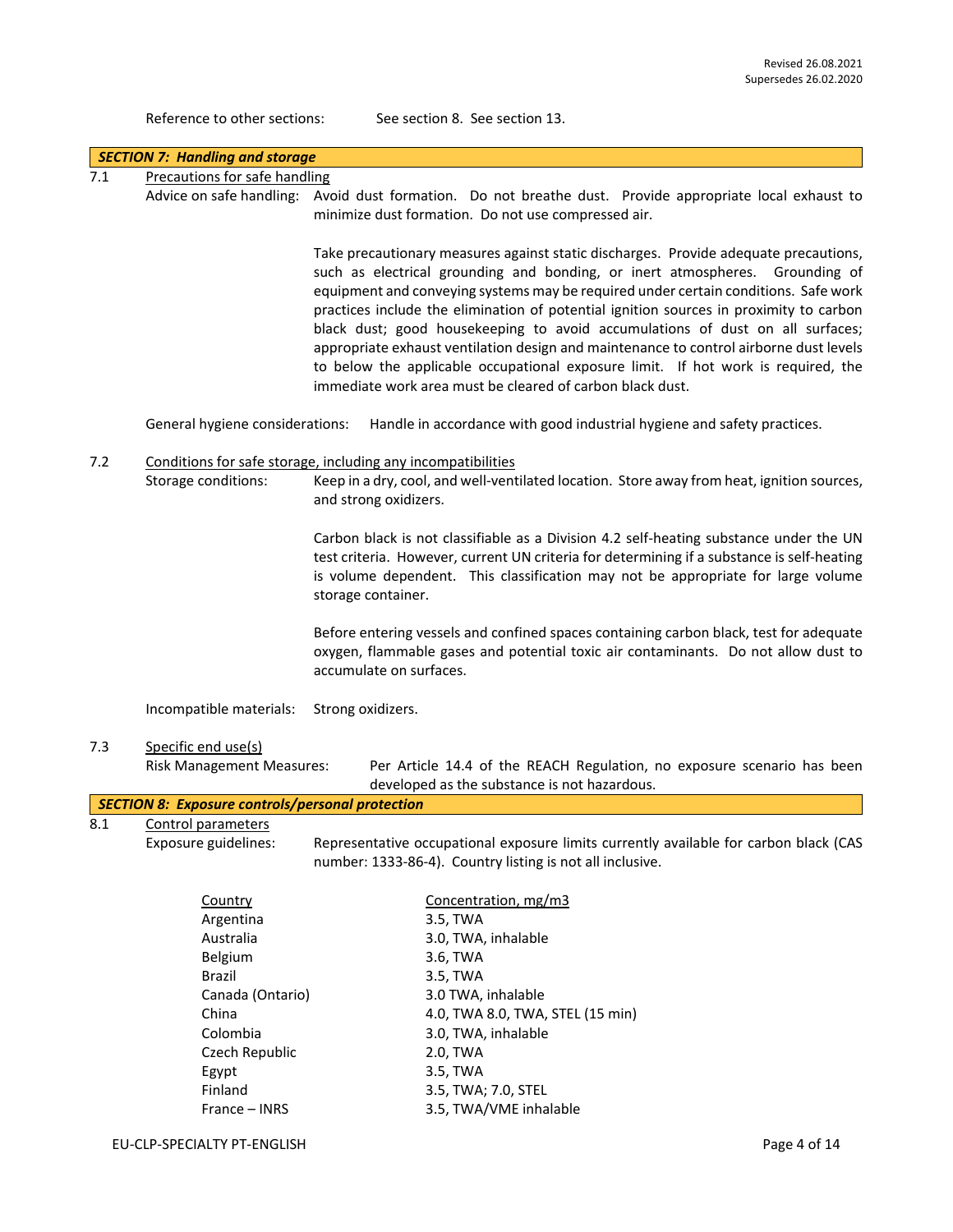| Germany - BeKGS527   | 0.5, TWA, respirable; 2.0, TWA, inhalable (DNEL values) |
|----------------------|---------------------------------------------------------|
| Hong Kong            | 3.5, TWA                                                |
| Indonesia            | 3.5, TWA/NABs                                           |
| Ireland              | 3.5, TWA; 7.0, STEL                                     |
| Italy                | 3.5, TWA, inhalable                                     |
| Japan – MHLW         | 3.0                                                     |
| Japan – SOH          | 4.0, TWA; 1.0, TWA, respirable                          |
| Korea                | 3.5, TWA                                                |
| Malaysia             | 3.5, TWA                                                |
| Mexico               | 3.5, TWA                                                |
| Russia               | 4.0, TWA                                                |
| Spain                | 3.5, TWA (VLA-ED)                                       |
| Sweden               | 3.0, TWA                                                |
| United Kingdom       | 3.5, TWA, inhalable; 7.0, STEL, inhalable               |
| EU REACH DNEL        | 2.0, TWA, inhalable; 0.5, TWA respirable                |
| <b>United States</b> | 3.5, TWA, OSHA-PEL                                      |
|                      | 3.0, TWA, ACGIH-TLV®, inhalable                         |
|                      | 3.5, TWA, NIOSH-REL                                     |

\*Please consult the current version of the standard or regulation that may apply to your operations.

| ACGIH® | American Conference of Governmental Industrial Hygienists         |
|--------|-------------------------------------------------------------------|
| mg/m3  | milligrams per cubic meter                                        |
| DNEL   | Derived no-effect level                                           |
| NIOSH  | National Institute for Occupational Safety and Health             |
| OSHA   | Occupational Safety and Health Administration                     |
| PEL    | permissible exposure limit                                        |
| REL    | recommended exposure limit                                        |
| STEL   | short-term exposure limit                                         |
| TLV    | threshold limit value                                             |
| TWA    | time weighted average, eight (8) hours unless otherwise specified |

Predicted No Effect Concentration: Not applicable

## 8.2 Exposure controls

Engineering controls: Use process enclosures and/or exhaust ventilation to keep airborne dust concentrations below the occupational exposure limit.

## Personal Protective Equipment (PPE)

Respiratory: Approved air purifying respirator (APR) should be used where airborne dust concentrations are expected to exceed occupational exposure limits. Use a positivepressure, air supplied respirator if there is any potential for uncontrolled release, exposure levels are not known, or in circumstances where APRs may not provide adequate protection.

> When respiratory protection is required to minimize exposures to carbon black, programs should follow the requirements of the appropriate governing body for the country, province or state. Selected references to respiratory protection standards are provided below:

- OSHA 29CFR1910.134, Respiratory Protection
- CR592 Guidelines for Selection and Use of Respiratory Protective Devices (CEN)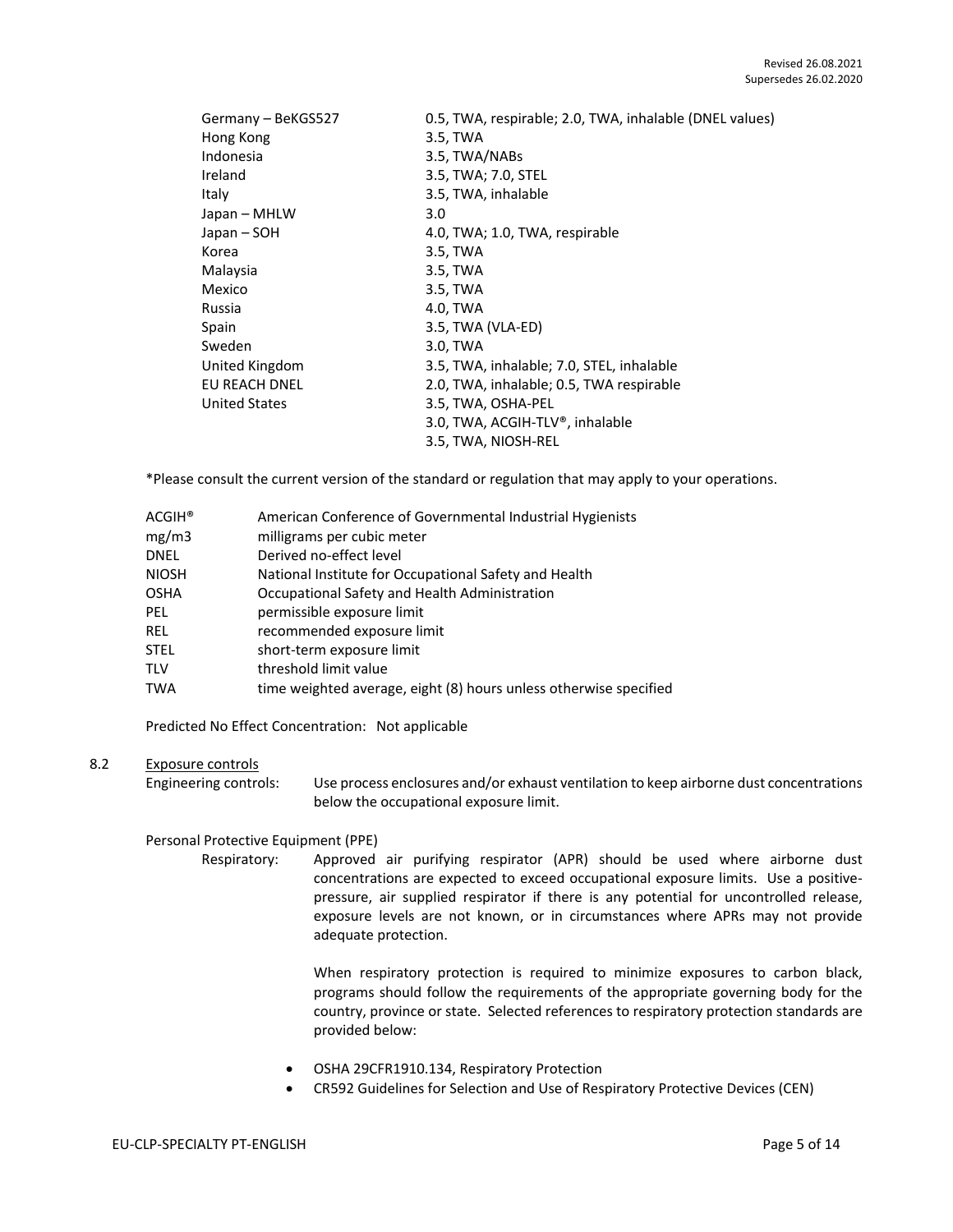- German/European Standard DIN/EN 143, Respiratory Protective Devices for Dusty Materials (CEN)
- Hand protection: Wear protective gloves. Use a barrier cream. Wash hands and skin with mild soap and water.

Eye/face protection: Wear safety glasses or goggles.

- Skin protection: Wear general protective clothing to minimize skin contact. Wash clothing daily. Work clothes should not be taken home.
- Other: Emergency eyewash and safety showers should be in close proximity. Wash hands and face thoroughly with mild soap before eating or drinking.

Environmental exposure controls: in accordance with all local legislation and permit requirements.

| 9.1 | Information on basic physical and chemical properties | <b>SECTION 9: Physical and chemical properties</b>                           |  |  |  |
|-----|-------------------------------------------------------|------------------------------------------------------------------------------|--|--|--|
|     | Appearance:                                           | powder or pellet                                                             |  |  |  |
|     | Color:                                                | black                                                                        |  |  |  |
|     | Odor:                                                 | odorless                                                                     |  |  |  |
|     | Odor threshold:                                       | not applicable                                                               |  |  |  |
|     | Melting point/freezing point:                         | not applicable                                                               |  |  |  |
|     | Boiling point/range:                                  | not applicable                                                               |  |  |  |
|     | Vapor pressure:                                       | not applicable                                                               |  |  |  |
|     | Vapor Density:                                        | not applicable                                                               |  |  |  |
|     | Oxidizing properties:                                 | not applicable                                                               |  |  |  |
|     | Flash Point:                                          | not applicable                                                               |  |  |  |
|     | Flammability:                                         | not flammable                                                                |  |  |  |
|     | Explosive properties:                                 | Dust may form explosible mixture in air                                      |  |  |  |
|     | Explosion limits (air):                               |                                                                              |  |  |  |
|     | Upper:                                                | not available                                                                |  |  |  |
|     | Lower:                                                | 50 $g/m^3$ (dust)                                                            |  |  |  |
|     | Evaporation rate:                                     | not applicable                                                               |  |  |  |
|     | Density: (20°C):                                      | $1.7 - 1.9$ g/cm <sup>3</sup>                                                |  |  |  |
|     | <b>Bulk density:</b>                                  | 1.25-40 lb/ft <sup>3</sup> , 20-640 kg/m <sup>3</sup>                        |  |  |  |
|     | Pellets:                                              | 200-680 kg/m <sup>3</sup>                                                    |  |  |  |
|     | Powder (fluffy):                                      | 20-380 kg/m <sup>3</sup>                                                     |  |  |  |
|     | Solubility (in Water):                                | insoluble                                                                    |  |  |  |
|     | pH value: (ASTM 1512):                                | 4-11 [50 g/l water, 68ºF (20ºC)]                                             |  |  |  |
|     | Partition coefficient (n-octanol/water):              | not applicable                                                               |  |  |  |
|     | Viscosity:                                            | not applicable                                                               |  |  |  |
|     | Decomposition temperature:                            | not applicable                                                               |  |  |  |
|     | Auto-ignition temperature:                            | >140ºC                                                                       |  |  |  |
|     | Minimum Ignition temperature:                         | >500ºC (BAM Furnace)(VDI 2263)                                               |  |  |  |
|     |                                                       | >315ºC (Godberg-Greenwald Furnace)(VDI 2263)                                 |  |  |  |
|     | Minimum ignition energy:                              | >10,000 mJ (VDI 2263)                                                        |  |  |  |
|     | Ignition energy:                                      | not available                                                                |  |  |  |
|     | Maximum absolute explosion pressure:                  | 10 bar (VDI 2263)                                                            |  |  |  |
|     | Maximum rate of pressure rise:                        | 30-400 bar/sec (VDI 2263 and ASTM E1226-88)                                  |  |  |  |
|     | <b>Burn Velocity:</b>                                 | > 45 seconds (not classified as "highly flammable" or "easily<br>ignitable") |  |  |  |
|     | <b>Kst Value:</b>                                     | not available                                                                |  |  |  |
|     |                                                       |                                                                              |  |  |  |

EU-CLP-SPECIALTY PT-ENGLISH Page 6 of 14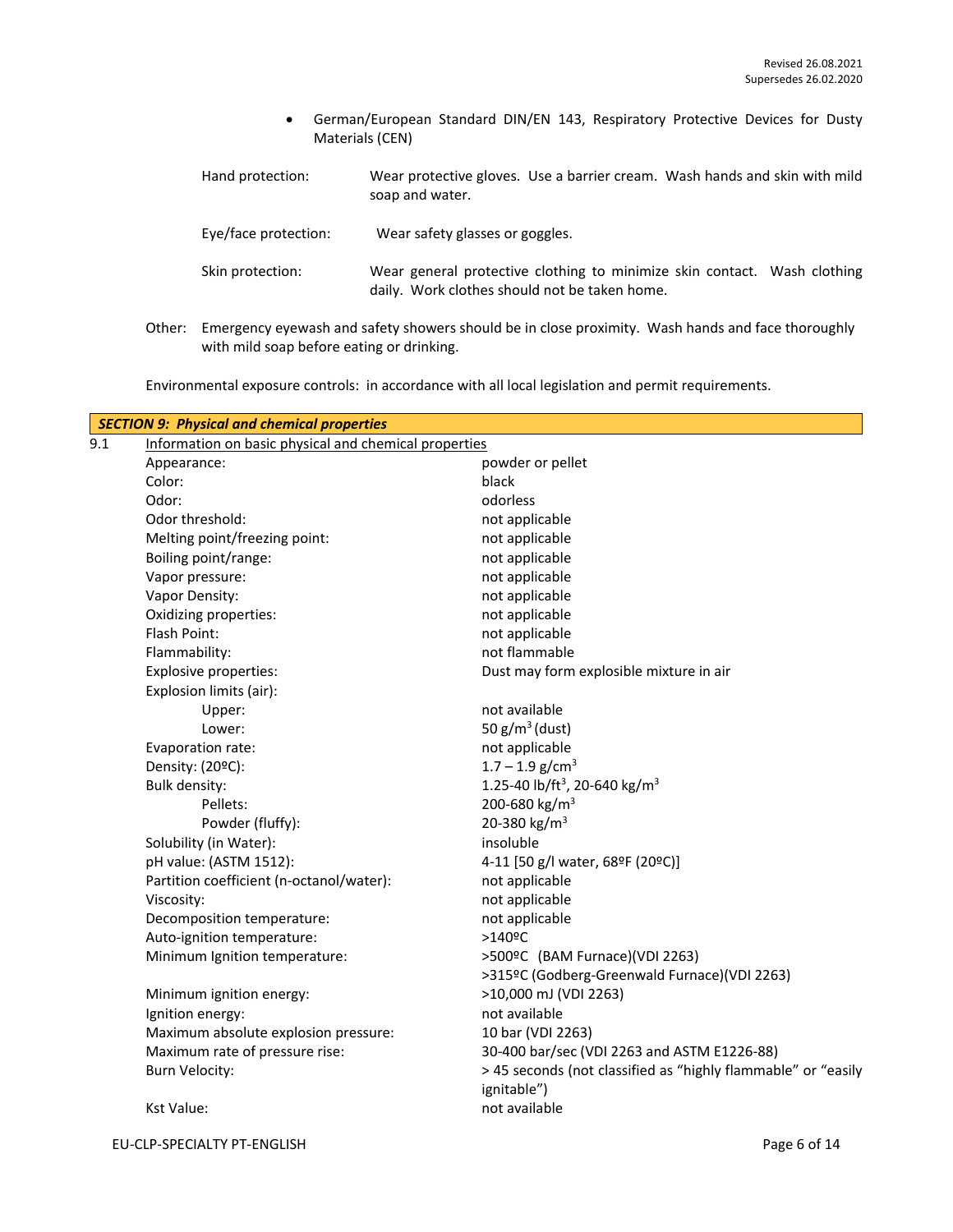Dust explosion classification: ST1<br>Decomposition temperature: ST1<br>Necomposition temperature: ST2 Decomposition temperature:

9.2 Other information Not available

|      | <b>SECTION 10: Stability and reactivity</b>                       |                                                                                                                                                                                                                                       |
|------|-------------------------------------------------------------------|---------------------------------------------------------------------------------------------------------------------------------------------------------------------------------------------------------------------------------------|
| 10.1 | Reactivity                                                        |                                                                                                                                                                                                                                       |
|      | Reactivity:                                                       | May react exothermically upon contact with strong oxidizers.                                                                                                                                                                          |
| 10.2 | Chemical stability<br>Stability:                                  | Stable under normal ambient conditions.                                                                                                                                                                                               |
|      | <b>Explosion data</b><br>Sensitivity to mechanical impact:        | Not sensitive to mechanical impact                                                                                                                                                                                                    |
|      | Sensitivity to static discharge:                                  | Dust may form explosible mixture in air. Avoid dust formation. Do not create<br>a dust cloud. Take precautionary measures against static discharges. Ensure<br>all equipment is earthed/grounded before beginning transfer operation. |
| 10.3 | Possibility of hazardous reactions<br>Hazardous polymerization:   | Does not occur.                                                                                                                                                                                                                       |
|      | Possibility of hazardous reactions: None under normal conditions. |                                                                                                                                                                                                                                       |
| 10.4 | Conditions to avoid<br>Conditions to avoid:                       | Avoid high temperatures >400°C (>752°F) and sources of ignition.                                                                                                                                                                      |
| 10.5 | Incompatible materials<br>Incompatible materials:                 | Strong oxidizers.                                                                                                                                                                                                                     |
| 10.6 | Hazardous decomposition products                                  | Hazardous decomposition products: Carbon monoxide, carbon dioxide, organic products of combustion, oxides of<br>sulfur.                                                                                                               |
|      | <b>SECTION 11: Toxicological information</b>                      |                                                                                                                                                                                                                                       |
| 11.1 | Information on toxicological effects                              |                                                                                                                                                                                                                                       |
|      | <b>Acute Toxicity:</b>                                            |                                                                                                                                                                                                                                       |
|      | Oral LD50:                                                        | $LD_{50}$ (rat) > 8000 mg/kg. (Equivalent to OECD TG 401)                                                                                                                                                                             |
|      | Inhalation LD50:                                                  | No data available                                                                                                                                                                                                                     |
|      | Dermal LD50:                                                      | No data available                                                                                                                                                                                                                     |
|      | Skin corrosion/irritation:                                        | Rabbit: not irritating. (Equivalent to OECD TG 404)<br>Edema = $0$ (max. attainable irritation score: 4)<br>Erythema = $0$ (max. attainable irritation score: 4)<br>Assessment: Not irritating to skin.                               |
|      | Serious eye damage/irritation:                                    | Rabbit: not irritating. (OECD TG 405)<br>Cornea: 0 (max. attainable irritation score: 4)<br>Iris: 0 (max. attainable irritation score: 2)<br>Conjunctivae: 0 (max. attainable irritation score: 3)                                    |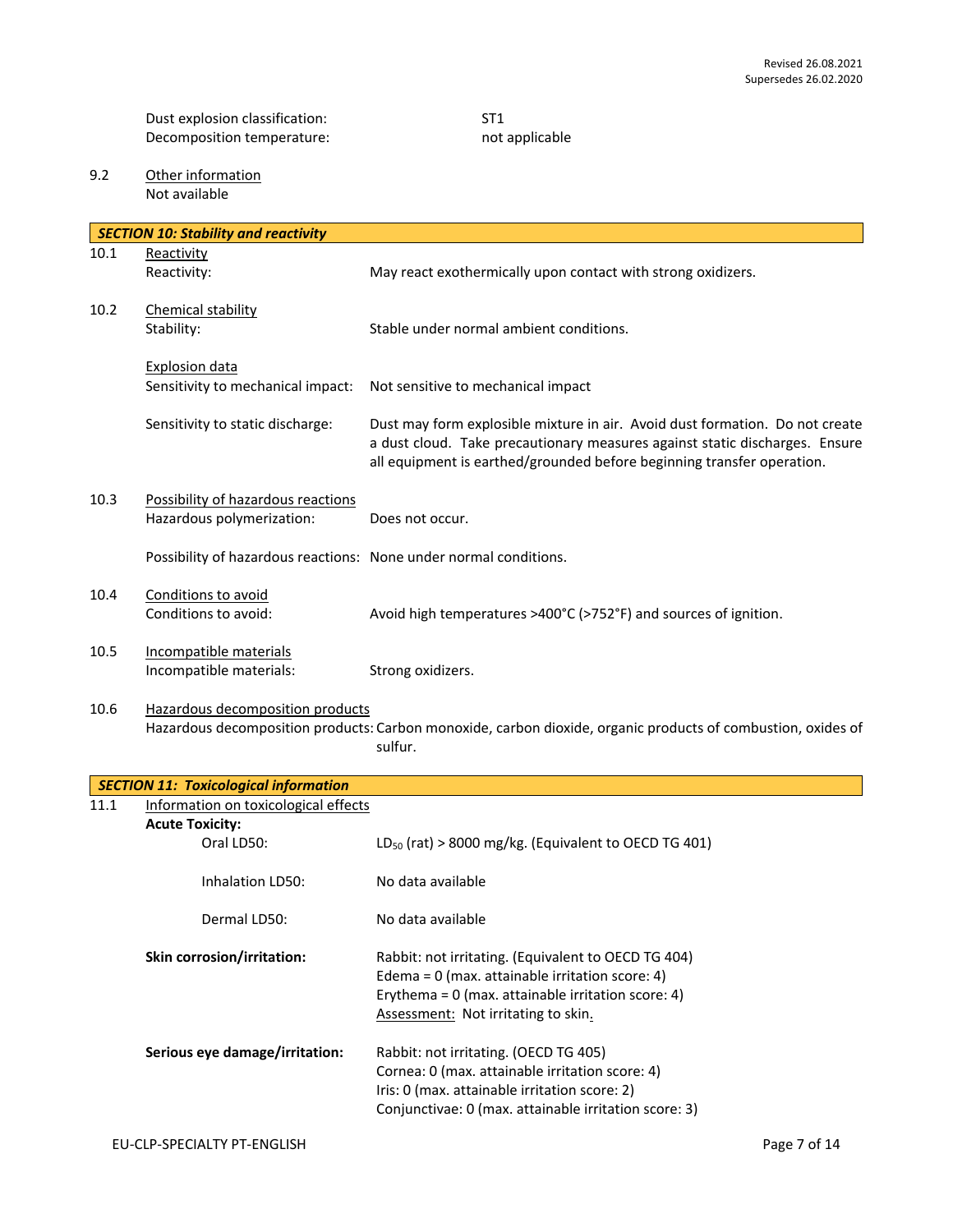Chemosis: 0 (max. attainable irritation score: 4) Assessment: Not irritating to the eyes.

**Sensitization:** Guinea pig skin (Buehler Test): Not sensitizing (OECD TG 406) Assessment: Not sensitizing in animals. No cases of sensitization in humans have been reported.

**Germ cell mutagenicity:** *In vitro:* Carbon black is not suitable to be tested directly in bacterial (Ames test) and other *in vitro* systems because of its insolubility. However, when organic solvent extracts of carbon black have been tested, results showed no mutagenic effects. Organic solvent extracts of carbon black can contain traces of polycyclic aromatic hydrocarbons (PAHs). A study to examine the bioavailability of these PAHs showed that they are very tightly bound to carbon black and are not bioavailable (Borm, 2005).

> *In vivo:* In an experimental investigation, mutational changes in the *hprt* ene were reported in alveolar epithelial cells in the rat following inhalation exposure to carbon black (Driscoll*,* 1997). This observation is considered to be rat-specific and a consequence of "lung overload," which leads to chronic inflammation and release of reactive oxygen species. This is considered to be a secondary genotoxic effect and, thus, carbon black itself would not be considered to be mutagenic.

> Assessment: *In vivo* mutagenicity in rats occurs by mechanisms secondary to a threshold effect and is a consequence of "lung overload," which leads to chronic inflammation and the release of genotoxic oxygen species. This mechanism is considered to be a secondary genotoxic effect and, thus, carbon black itself would not be considered to be mutagenic.

**Carcinogenicity: Carcinogenicity:** Animal toxicity **Rat, oral, duration 2 years.** Effect: no tumors.

> Mouse, oral, duration 2 years. Effect: no tumors.

Mouse, dermal, duration 18 months. Effect: no skin tumors.

Rat, inhalation, duration 2 years. Target organ: lungs. Effect: inflammation, fibrosis, tumors.

Note: Tumors in the rat lung are considered to be related to "lung overload" rather than to a specific chemical effect of carbon black itself in the lung. These effects in rats have been reported in many studies on other poorly soluble inorganic particles and appear to be rat specific (ILSI, 2000). Tumors have not been observed in other species (i.e., mouse and hamster) for carbon black or other poorly soluble particles under similar circumstances and study conditions.

Mortality studies (human data)

EU-CLP-SPECIALTY PT-ENGLISH Page 8 of 14 A study on carbon black production workers in the UK (Sorahan, 2001) found an increased risk of lung cancer in two of the five plants studied; however, the increase was not related to the dose of carbon black. Thus, the authors did not consider the increased risk in lung cancer to be due to carbon black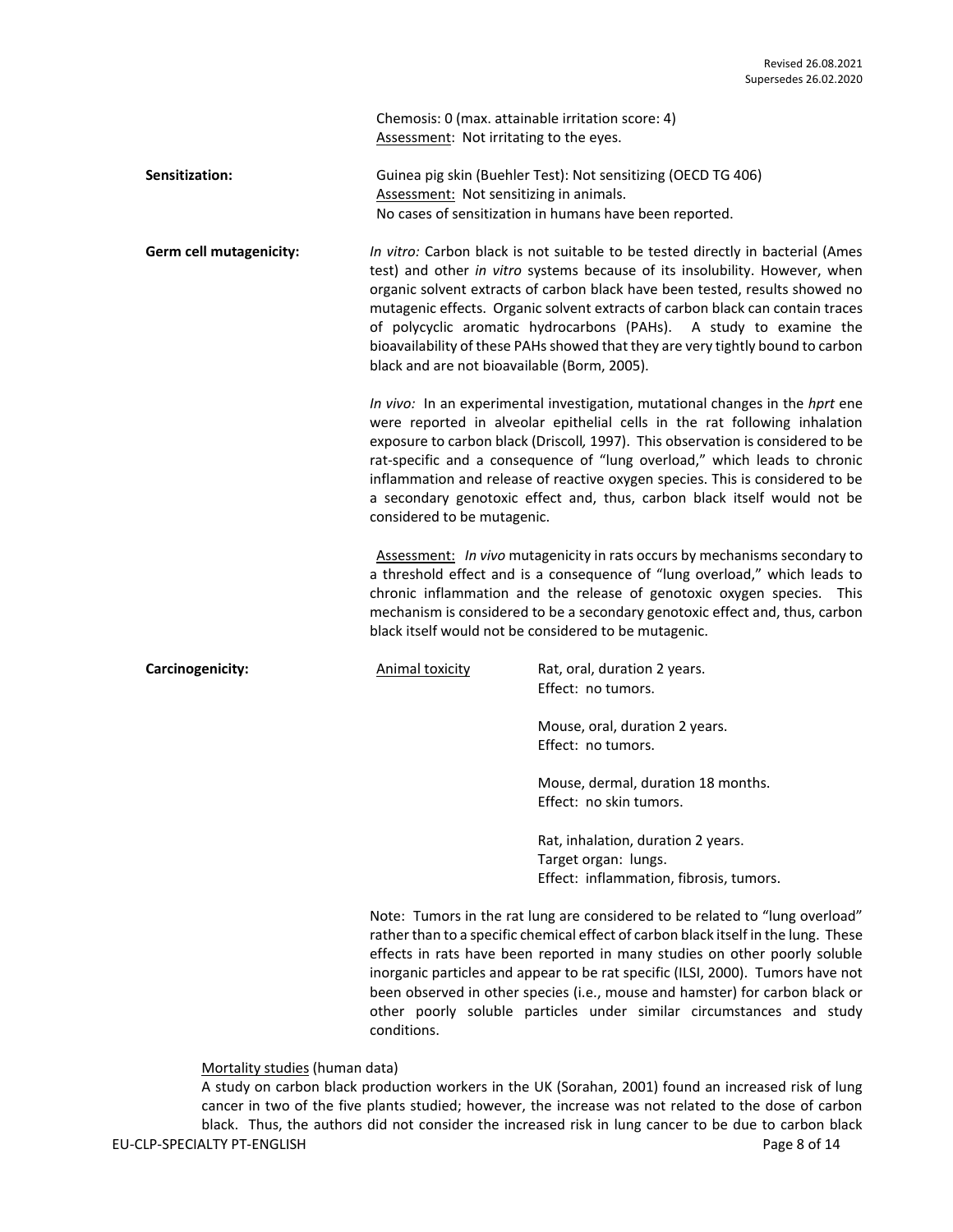exposure. A German study of carbon black workers at one plant (Morfeld, 2006; Buechte, 2006) found a similar increase in lung cancer risk but, like the Sorahan, 2001 (UK study), found no association with carbon black exposure. A large US study of 18 plants showed a reduction in lung cancer risk in carbon black production workers (Dell*,* 2006). Based upon these studies, the February 2006 Working Group at the International Agency for Research on Cancer (IARC) concluded that the human evidence for carcinogenicity was *inadequate* (IARC, 2010).

Since the IARC evaluation of carbon black, Sorahan and Harrington (2007) have re-analyzed the UK study data using an alternative exposure hypothesis and found a positive association with carbon black exposure in two of the five plants. The same exposure hypothesis was applied by Morfeld and McCunney (2009) to the German cohort; in contrast, they found no association between carbon black exposure and lung cancer risk and, thus, no support for the alternative exposure hypothesis used by Sorahan and Harrington.

Overall, as a result of these detailed investigations, no causative link between carbon black exposure and cancer risk in humans has been demonstrated.

#### IARC cancer classification

In 2006 IARC re-affirmed its 1995 finding that there is *"inadequate evidence"* from human health studies to assess whether carbon black causes cancer in humans. IARC concluded that there is *"sufficient evidence*" in experimental animal studies for the carcinogenicity of carbon black. IARC's overall evaluation is that carbon black is *"possibly carcinogenic to humans (Group 2B)".* This conclusion was based on IARC's guidelines, which generally require such a classification if one species exhibits carcinogenicity in two or more animal studies (IARC, 2010).

Solvent extracts of carbon black were used in one study of rats in which skin tumors were found after dermal application and several studies of mice in which sarcomas were found following subcutaneous injection. IARC concluded that there was *"sufficient evidence"* that carbon black extracts can cause cancer in animals (Group 2B).

#### ACGIH cancer classification

Confirmed Animal Carcinogen with Unknown Relevance to Humans (Category A3 Carcinogen).

Assessment: Applying the guidelines of self-classification under the Globally Harmonized System of Classification and Labeling of Chemicals, carbon black is not classified as a carcinogen. Lung tumors are induced in rats as a result of repeated exposure to inert, poorly soluble particles like carbon black and other poorly soluble particles. Rat tumors are a result of a secondary non-genotoxic mechanism associated with the phenomenon of lung overload. This is a species-specific mechanism that has questionable relevance for classification in humans. In support of this opinion, the CLP Guidance for Specific Target Organ Toxicity – Repeated Exposure (STOT-RE), cites lung overload under mechanisms not relevant to humans. Human health studies show that exposure to carbon black does not increase the risk of carcinogenicity.

**Reproductive and developmental toxicity:** Assessment: No effects on reproductive organs or fetal development have been reported in long-term repeated dose toxicity studies in animals.

**Specific target organ toxicity – single exposure (STOT-SE):** Assessment: Based on available data, specific

target organ toxicity is not expected after single oral, single inhalation, or single dermal exposure.

#### **Specific target organ toxicity – repeated exposure (STOT-RE):**  Animal toxicity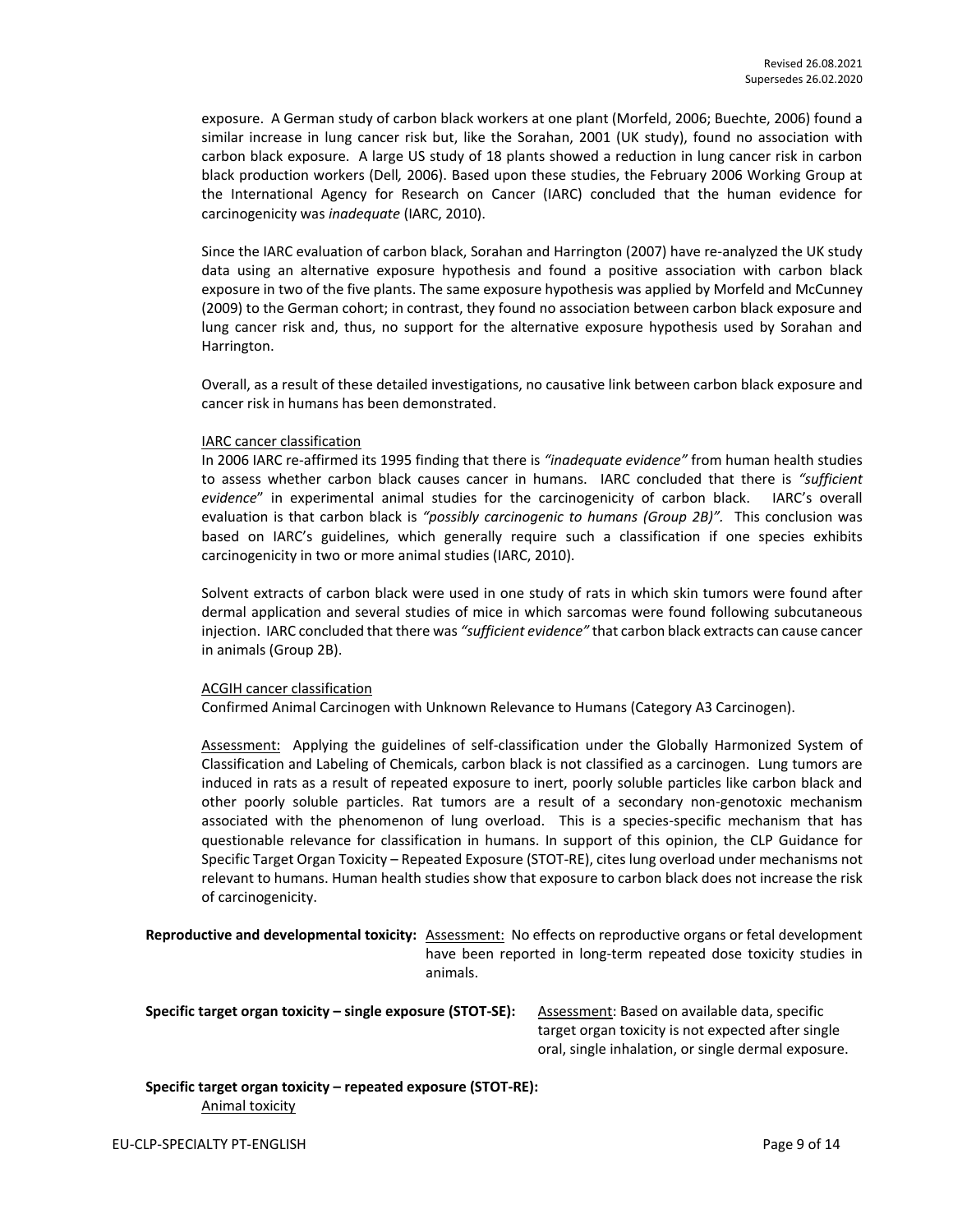Repeated dose toxicity: inhalation (rat), 90 days, No Observed Adverse Effect Concentration (NOAEC) = 1.1 mg/m<sup>3</sup> (respirable)

Target organ/effects at higher doses are lung inflammation, hyperplasia, and fibrosis.

Repeated dose toxicity: oral (mouse), 2 yrs, No Observed Effect Level (NOEL) = 137 mg/kg (body wt.)

Repeated dose toxicity: oral (rat), 2 yrs, NOEL = 52 mg/kg (body wt.)

Although carbon black produces pulmonary irritation, cellular proliferation, fibrosis, and lung tumors in the rat under conditions of lung overload, there is evidence to demonstrate that this response is principally a species-specific response that is not relevant to humans.

#### Morbidity studies (human data)

Results of epidemiological studies of carbon black production workers suggest that cumulative exposure to carbon black may result in small, non-clinical decrements in lung function. A U.S. respiratory morbidity study suggested a 27 ml decline in FEV<sub>1</sub> from a 1 mg/m<sup>3</sup> 8 hour TWA daily (inhalable fraction) exposure over a 40-year period (Harber, 2003). An earlier European investigation suggested that exposure to 1 mg/m<sup>3</sup> (inhalable fraction) of carbon black over a 40-year working lifetime would result in a 48 ml decline in  $FEV<sub>1</sub>$  (Gardiner, 2001). However, the estimates from both studies were only of borderline statistical significance. Normal age-related decline over a similar period of time would be approximately 1200 ml.

In the U.S. study, 9% of the highest non-smokers exposure group (in contrast to 5% of the unexposed group) reported symptoms consistent with chronic bronchitis. In the European study, methodological limitations in the administration of the questionnaire limit the conclusions that can be drawn about reported symptoms. This study, however, indicated a link between carbon black and small opacities on chest films, with negligible effects on lung function.

#### Assessment:

**Inhalation** - Applying the guidelines of self-classification under GHS, carbon black is not classified under STOT-RE for effects on the lung. Classification is not warranted on the basis of the unique response of rats resulting from "lung overload" following exposure to poorly soluble particles such as carbon black. The pattern of pulmonary effects in the rat, such as inflammation and fibrotic responses, are not observed in other rodent species, non-human primates, or humans under similar exposure conditions. Lung overload does not appear to be relevant for human health. Overall, the epidemiological evidence from well-conducted investigations has shown no causative link between carbon black exposure and the risk of non-malignant respiratory disease in humans. A STOT-RE classification for carbon black after repeated inhalation exposure is not warranted.

**Oral:** Based on available data, specific target organ toxicity is not expected after repeated oral exposure.

**Dermal:** Based on available data and the chemical-physical properties (insolubility, low absorption potential), specific target organ toxicity is not expected after repeated dermal exposure.

**Aspiration hazard:** Assessment: Based on industrial experience and the available data, no aspiration hazard is expected.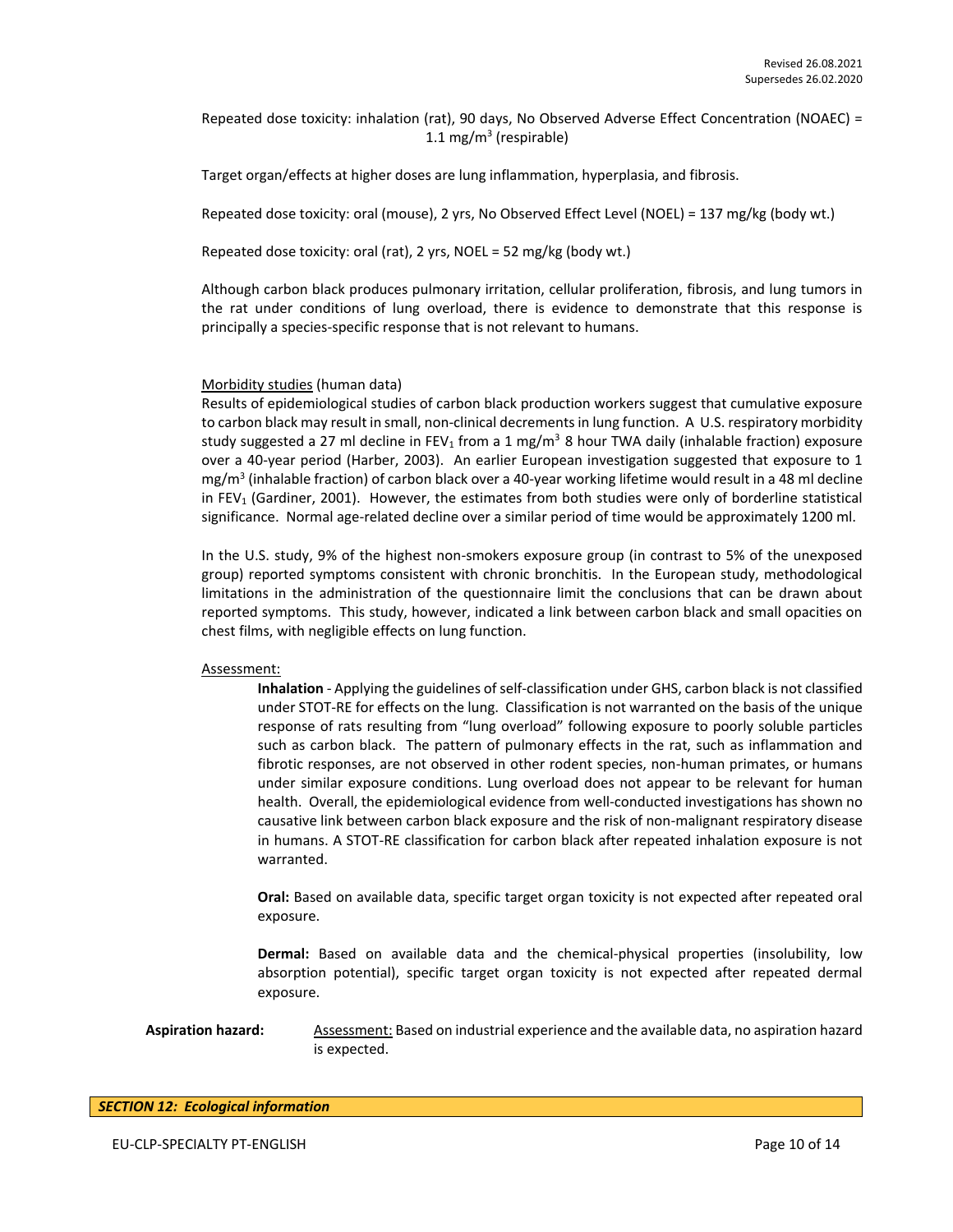## 12.1 Toxicity

| Aquatic toxicity:            |                                                                                                             |
|------------------------------|-------------------------------------------------------------------------------------------------------------|
| Acute fish toxicity:         | LCO (96 h) 1000mg/l, Species: Brachydanio rerio (zebrafish), Method:<br>OFCD Guideline 203                  |
| Acute invertebrate toxicity: | EC50 (24 h) > 5600 mg/l, Species: Daphnia magna (waterflea),<br>Method: OFCD Guideline 202                  |
| Acute algae toxicity:        | EC50 (72 h) >10,000 mg/l, NOEC 10,000 mg/l, Species: Scenedesmus<br>subspicatus, Method: OECD Guideline 201 |
| Activated sludge:            | ECO (3 h) > 400 mg/l, EC10 (3h): ca. 800 mg/l, Method: DEV L3 (TTC<br>test)                                 |

- 12.2 Persistence and degradability Not soluble in water. Expected to remain on soil surface. Not expected to degrade.
- 12.3 Bioaccumulative potential Not expected because of the physicochemical properties of the substance.
- 12.4 Mobility in soil Not expected to migrate. Insoluble.
- 12.5 Results of PBT and vPvB assessment Carbon black is not a PBT or a vPvB.
- 12.6 Other adverse effects Not available.

| 13.1 | Waste treatment methods |                                                                                                                                                  |
|------|-------------------------|--------------------------------------------------------------------------------------------------------------------------------------------------|
|      | Product disposal:       | Product should be disposed of in accordance with the regulations issued by the<br>appropriate federal, provincial, state, and local authorities. |
|      | Brazil:                 | Considered as a Class IIA waste – not inert.                                                                                                     |
|      | Canada:                 | Not a hazardous waste under provincial regulations                                                                                               |
|      | EU:                     | EU Waste Code No. 061303 per Council Directive 75/422/EEC                                                                                        |
|      | USA:                    | Not a hazardous waste under U.S. RCRA, 40 CFR 261.                                                                                               |

Container/Packaging disposal: Empty packaging must be disposed of in accordance with national and local laws.

## *SECTION 14: Transport information*

The International Carbon Black Association organized the testing of seven ASTM reference carbon blacks according to the UN method, Self-Heating Solids. All seven reference carbon blacks were found to be "Not a self-heating substance of Division 4.2." The same carbon blacks were tested according to the UN method, Readily Combustible Solids and found to be "Not a readily combustible solid of Division 4.1;" under current UN Recommendations on the Transport of Dangerous Goods.

The following organizations do not classify carbon black as a "hazardous cargo" if it is "carbon, non-activated, mineral origin." Birla Carbon's carbon black products meet this definition.

| DOT | <b>IMDG</b> | RID<br>----<br>---- | <b>ADR</b><br>.<br>_____ | (air)<br>10 I | TΑ<br>IΑ |
|-----|-------------|---------------------|--------------------------|---------------|----------|
|-----|-------------|---------------------|--------------------------|---------------|----------|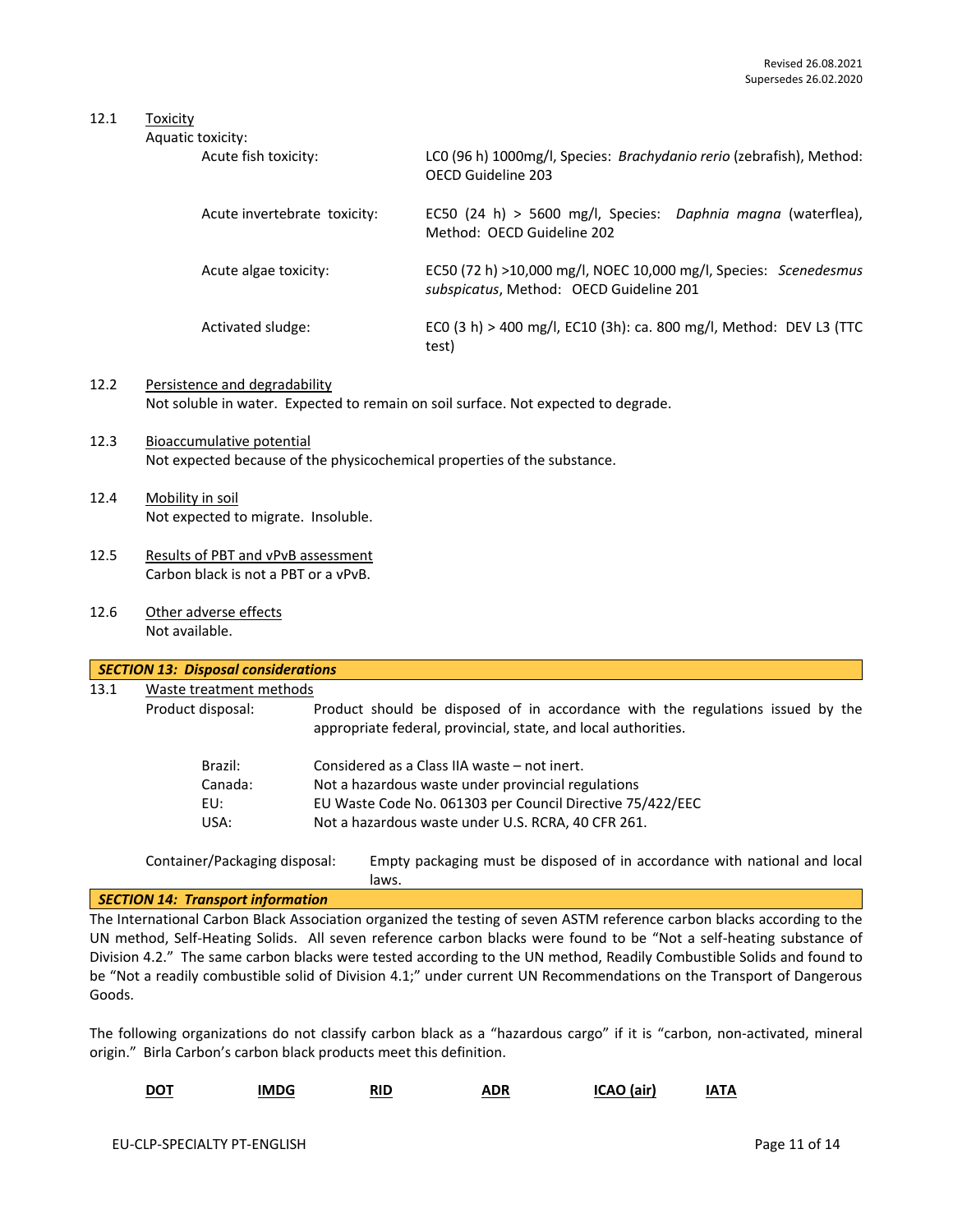| UN/ID No             | Not regulated |
|----------------------|---------------|
| Proper shipping name | Not regulated |
| Hazard class         | Not regulated |
| Packing group        | Not regulated |
|                      |               |

| <b>SECTION 15: Regulatory information</b> |                                                                                                |                                                                           |  |  |
|-------------------------------------------|------------------------------------------------------------------------------------------------|---------------------------------------------------------------------------|--|--|
| 15.1                                      | Safety, health and environmental regulations/legislation specific for the substance or mixture |                                                                           |  |  |
|                                           | European Union:                                                                                |                                                                           |  |  |
|                                           | Indication of danger:                                                                          | Not a hazardous substance according to Regulation (EC) No 1272/2008.      |  |  |
|                                           | <b>National Regulations:</b>                                                                   |                                                                           |  |  |
|                                           | Germany:                                                                                       | Water hazard class (WGK): nwg (not water endangering)<br>WGK Number: 1742 |  |  |
|                                           | Switzerland:                                                                                   | Swiss Poison Class: tested and found to be not toxic. G-8938.             |  |  |

### International Inventories:

Carbon black, CAS number 1333-86-4, appears on the following inventories:

| Australia:   | <b>AICS</b>                   |
|--------------|-------------------------------|
| Canada:      | DSL                           |
| China:       | <b>IECSC</b>                  |
| Europe (EU): | EINECS (EINECS-RN: 215-609-9) |
| Japan:       | <b>ENCS</b>                   |
| Korea:       | KECI                          |
| Philippines: | <b>PICCS</b>                  |
| Taiwan:      | <b>TCSI</b>                   |
| New Zealand: | <b>NZIOC</b>                  |
| USA:         | TSCA                          |
|              |                               |

## 15.2 Chemical Safety Assessment

| EU Chemical Safety Assessment: | Per Article 144.1 of the REACH Regulation, a Chemical Safety Assessment has<br>been carried out for this substance.      |
|--------------------------------|--------------------------------------------------------------------------------------------------------------------------|
| EU Exposure Scenarios:         | Per Article 14.4 of the REACH Regulation, no exposure scenario has been<br>developed, as the substance is not hazardous. |

# *SECTION 16: Other Information*

Contact Information

| Birla Carbon U.S.A., Inc.       | Birla Carbon Brasil Ltda.        | Birla Carbon Egypt S.A.E.          | Birla Carbon China (Weifang)    |
|---------------------------------|----------------------------------|------------------------------------|---------------------------------|
| 370 Columbian Chemicals Lane    | Estrada Renê Fonseca S/N         | El-Nahda Road                      | Co., Ltd.                       |
| Franklin, LA 70538-1149, U.S.A. | Cubatão SP Brazil                | Amreya, Alexandria, Egypt          | Binhai Economic Development     |
| Telephone +1 337 836 5641       | CEP 11573-904                    | +20 3 47 70 102                    | Zone                            |
|                                 | PABX Operator +55 13 3362 7100   |                                    | Weifang, Shandong, 262737,      |
|                                 |                                  |                                    | PRC.                            |
|                                 |                                  |                                    | Telephone +86 (0536) 530 5978   |
| Birla Carbon U.S.A., Inc.       | Birla Carbon Italy S.R.L.        | Birla Carbon India Private Limited | Birla Carbon China (Jining) Co. |
| 3500 South Road S               | Via S Cassiano, 140              | K-16, Phase II, SIPCOT Industrial  | Ltd.                            |
| Ulysses, KS 67880-8103, U.S.A.  | I - 28069 San Martino di Trecate | Complex                            | Room 1428, Hongxing             |
| Telephone +1 620 356 3151       | (NO) Italy                       | Gummidipoondi-601201               | International B                 |
|                                 | Telephone +39 0321 7981          | Dist: Thiruvallur, Tamil Nadu      | Shandong Province, Jining       |
|                                 |                                  | India                              | China 272000                    |
|                                 |                                  | +91 44 279 893 01                  | +86 177 5371 2538               |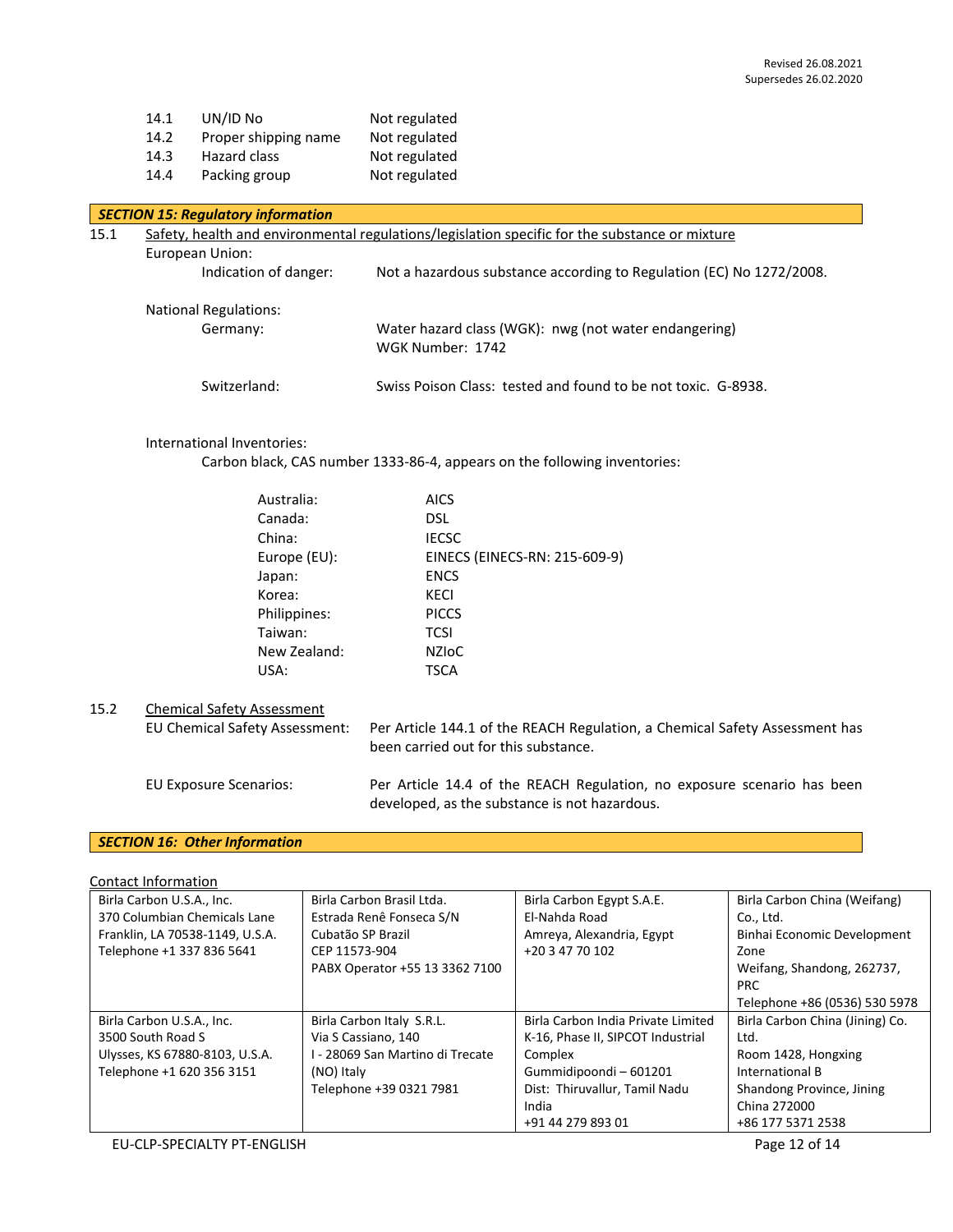| Birla Carbon Canada Ltd.     | Birla Carbon Hungary Ltd.      | Birla Carbon India Private Limited | Birla Carbon Korea Co., Ltd.     |
|------------------------------|--------------------------------|------------------------------------|----------------------------------|
| 755 Parkdale Ave. North      | H - 3581 Tiszaújváros          | Village Lohop, Patalganga,         | #1-3, Ulha-Dong                  |
| P.O. Box 3398, Station C     | P.O.B. 61, Hungary             | Taluka: Khalapur                   | Yeosu city, cheonnam 555-290,    |
| Hamilton, Ontario L8H 7M2    | Telephone +36 49 544 000       | Dist.: Raigad 410207               | Korea                            |
| Canada                       |                                | Maharashtra, India                 | Telephone 82-61-688-3330         |
| Telephone +1 905 544 3343    |                                | +91 22 2192 250133                 |                                  |
| Birla Carbon Brasil Ltda.    | Birla Carbon Spain, S.L.U.     | Birla Carbon India Private Limited | Birla Carbon Thailand Public Co. |
| Via Frontal km, 1, S/N. Polo | Carretera Gajano-Pontejos      | Murdhwa Industrial Area            | Ltd.                             |
| Petroquimico                 | 39792 Gajano, Cantabria        | P.O. Renukook, Dist: Sonebhadra    | 44 M.1, T. Posa, A. Muang        |
| Camacari Bahia Brazil        | Apartado 283, Santander, Spain | $U.P. Pin - 231 217$               | Angthong 14000                   |
| CEP 42.810-320               | Telephone +34 942 503030       | India                              | +66 35 672 150-4                 |
| Telephone +55 71 3616 1100   |                                | +91 5446 252 387/88/89/90/91       |                                  |

#### References:

Borm, P.J.A., Cakmak, G., Jermann, E., Weishaupt C., Kempers, P., van Schooten,FJ., Oberdorster, G., Schins, RP. (2005) Formation of PAH-DNA adducts after in-vivo and vitro exposure of rats and lung cell to different commercial carbon blacks. Tox.Appl. Pharm. 1:205(2):157-67.

Buechte, S, Morfeld, P, Wellmann, J, Bolm-Audorff, U, McCunney, R, Piekarski, C. (2006) Lung cancer mortality and carbon black exposure – A nested case-control study at a German carbon black production plant. J.Occup. Env.Med. 12: 1242-1252.

Dell, L, Mundt, K, Luipold, R, Nunes, A, Cohen, L, Heidenreich, M, Bachand, A. (2006) A cohort mortality study of employees in the United States carbon black industry. J.Occup. Env. Med. 48(12): 1219-1229.

Driscoll KE, Deyo LC, Carter JM, Howard BW, Hassenbein DG and Bertram TA (1997) Effects of particle exposure and particle-elicited inflammatory cells on mutation in rat alveolar epithelial cells. Carcinogenesis 18(2) 423- 430.

Gardiner K, van Tongeren M, Harrington M. (2001) Respiratory health effects from exposure to carbon black: Results of the phase 2 and 3 cross sectional studies in the European carbon black manufacturing industry. Occup. Env. Med. 58: 496-503.

Harber P, Muranko H, Solis S, Torossian A, Merz B. (2003) Effect of carbon black exposure on respiratory function and symptoms. J. Occup. Env. Med. 45: 144-55.

ILSI Risk Science Institute Workshop: The Relevance of the Rat Lung Response to Particle to Particle Overload for Human Risk Assessment. Inh. Toxicol. 12:1-17 (2000).

International Agency for Research on Cancer: IARC Monographs on the Evaluation of Carcinogenic Risks to Humans (2010), Vol. 93, February 1-14, 2006, Carbon Black, Titanium Dioxide, and Talc. Lyon, France.

Morfeld P, Büchte SF, Wellmann J, McCunney RJ, Piekarski C (2006). Lung cancer mortality and carbon black exposure: Cox regression analysis of a cohort from a German carbon black production plant. J. Occup.Env.Med.48(12):1230-1241.

Morfeld P and McCunney RJ, (2009). Carbon Black and lung cancer testing a novel exposure metric by multimodel inference. Am. J. Ind. Med. 52: 890-899.

Sorahan T, Hamilton L, van Tongeren M, Gardiner K, Harrington JM (2001). A cohort mortality study of U.K. carbon black workers, 1951-1996. Am. J. Ind. Med. 39(2):158-170.

EU-CLP-SPECIALTY PT-ENGLISH Page 13 of 14